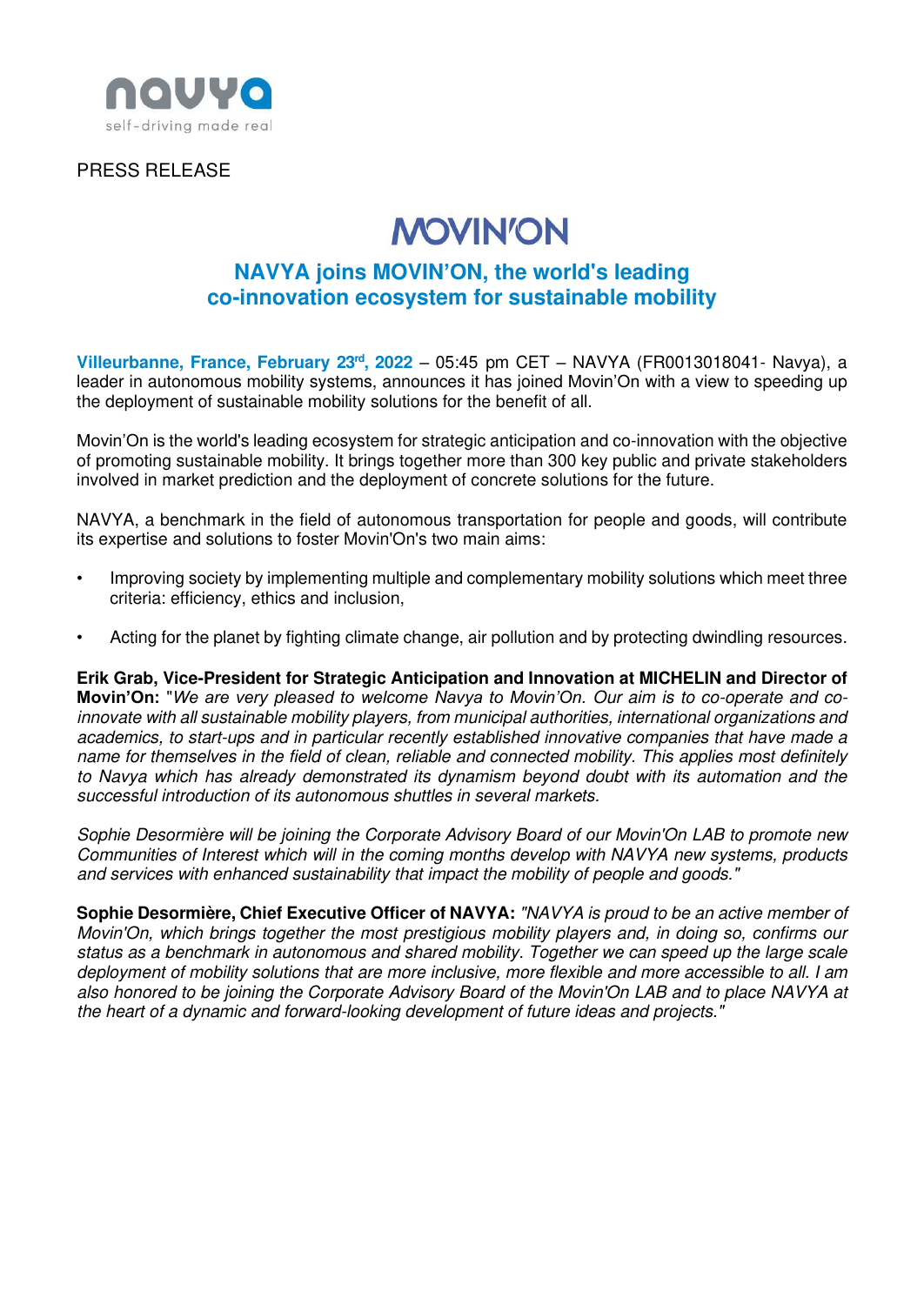## **NAVYA: at the heart of a solid and engaged ecosystem**

By joining Movin'On, NAVYA consolides its strategic position among the key international stakeholders whose unifying vision is one of progress and mobility for all.

The members of Movin'On are leading companies in varying but complementary sectors, such as transportation, technology, energy, IT, communication, finance, insurance, consulting, infrastructure, strategy and logistics. They pool their expertise to promote mobility modes that are ever more reliable, clean, connected, accessible and efficient.

Movin'On is present in 65 countries and brings together more than 300 multinationals, startups, cities, countries, communities, international organizations and academics, including:



### **About Movin'On**

Movin'On is the world's leading ecosystem for strategic anticipation and co-innovation with the objective of promoting sustainable mobility. It brings together more than 300 key stakeholders in the field of sustainable mobility, both public and private, collective and individual: multinationals, startups, cities, countries, communities, international organizations and academics.

Movin'On facilitates market prediction, speeds up co-innovation and fosters the deployment of concrete solutions for more sustainable mobility.

Throughout the year the Movin'On ecosystem organizes events, both virtual and in person with a view to moving its projects forward.

For further information, visit our website: [www.movinonconnect.com](http://www.movinonconnect.com/)